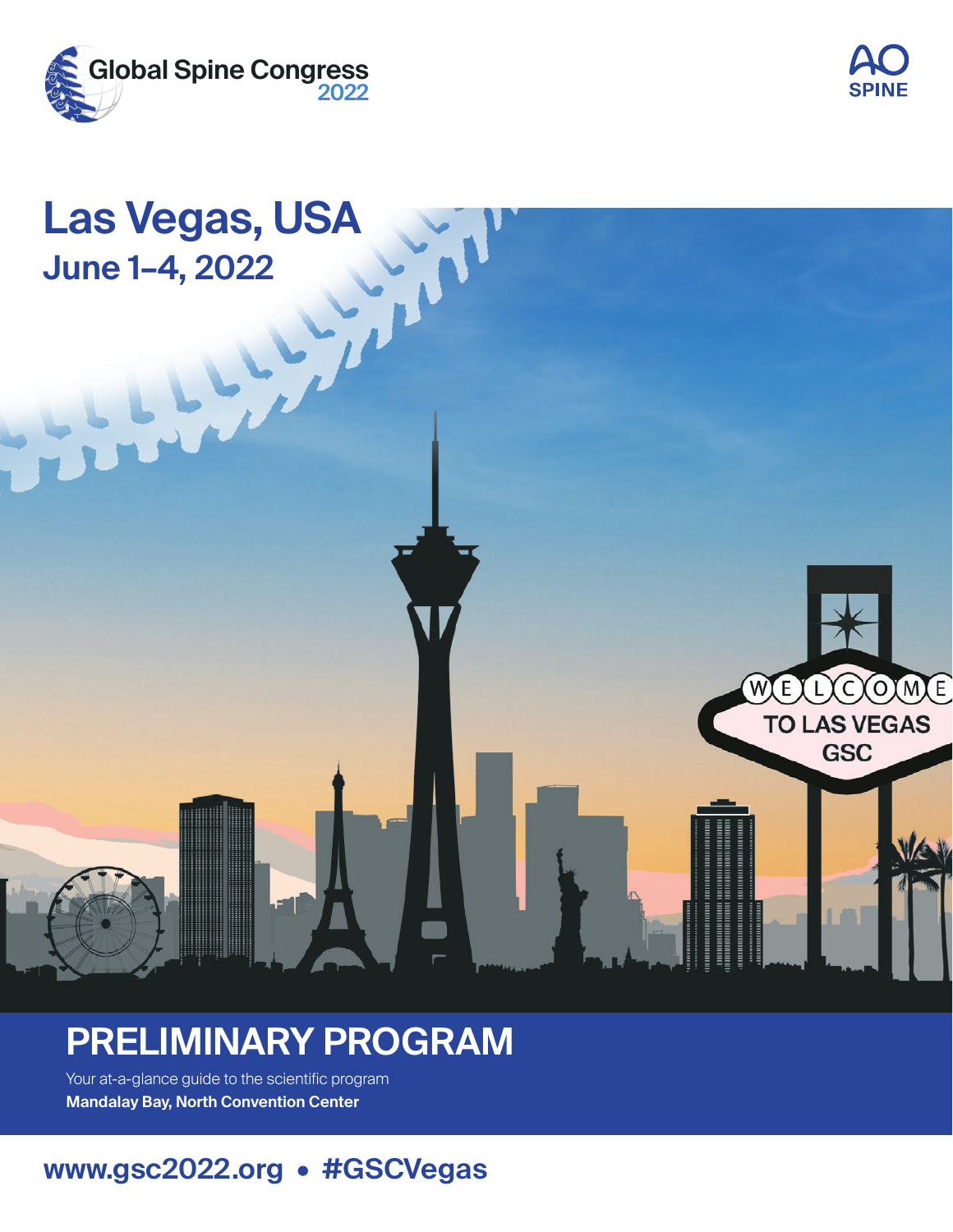#### **Program at a Glance** Wednesday, June 1, 2022





■ 05:00-08:00<br>■ 11:00-14:00

**AO Spine Members Networking Event** 

ニッ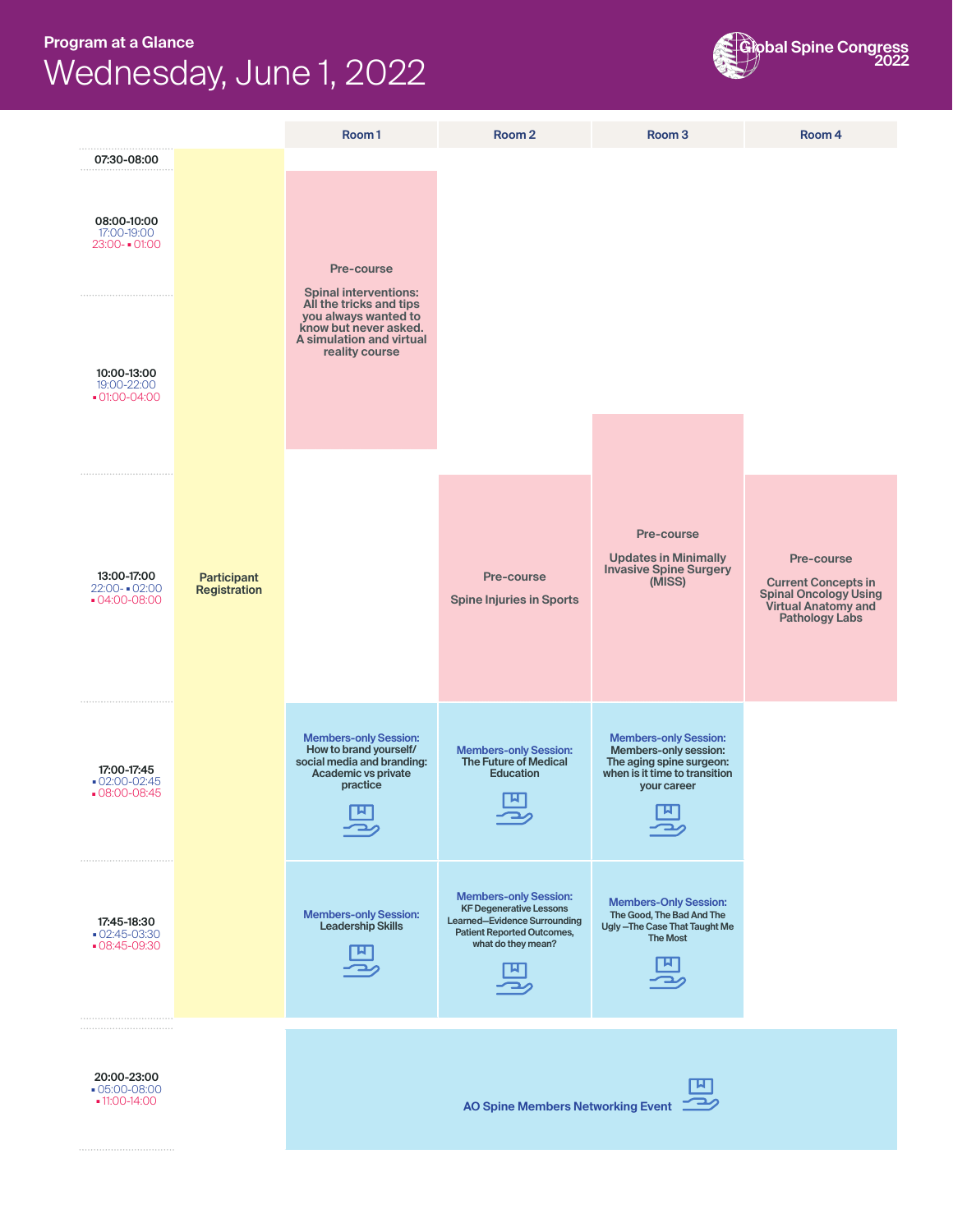#### **Program at a Glance** Thursday, June 2, 2022



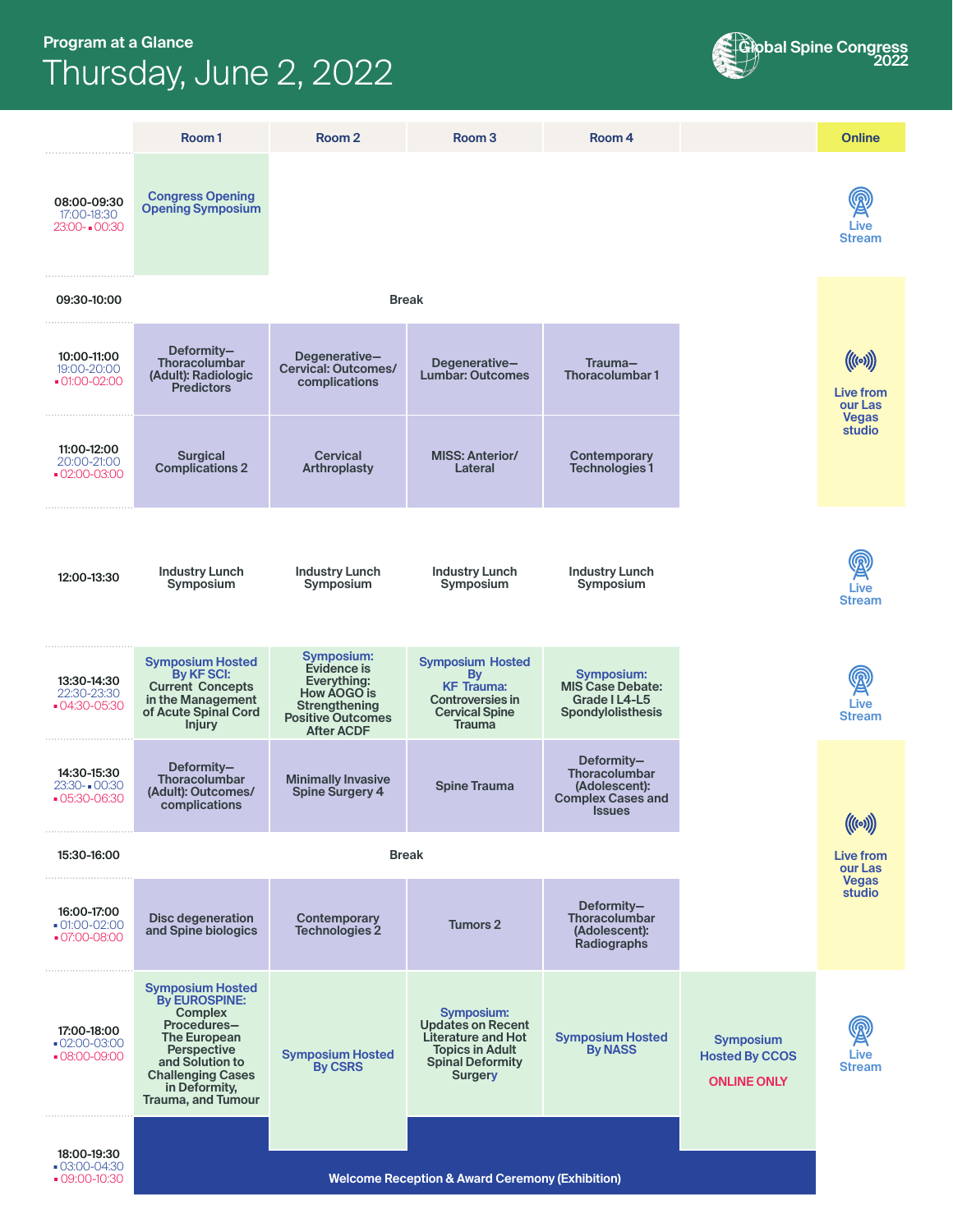### **Program at a Glance** Friday, June 3, 2022



|                                              | Room <sub>1</sub>                                                                                                    | Room <sub>2</sub>                                                                                                                                      | Room <sub>3</sub>                                                                                                       | Room 4                                                                                                                                             | <b>Online</b>                                  |  |
|----------------------------------------------|----------------------------------------------------------------------------------------------------------------------|--------------------------------------------------------------------------------------------------------------------------------------------------------|-------------------------------------------------------------------------------------------------------------------------|----------------------------------------------------------------------------------------------------------------------------------------------------|------------------------------------------------|--|
| 08:00-09:00<br>17:00-18:00<br>23:00-00:00    | Symposium:<br><b>Updates and</b><br><b>Controversies in DVT/</b><br><b>PE Prophylaxis in Spine</b><br><b>Surgery</b> | Symposium:<br><b>Role of Proper</b><br><b>Reconstruction In</b><br><b>Complication Prevention</b><br><b>After Resection of Spinal</b><br><b>Tumors</b> | <b>Symposium:</b><br><b>Contemporary Concepts in</b><br><b>Endoscopic Spine Surgery</b>                                 | Symposium:<br><b>Spinal Infections:</b><br><b>Differential Diagnosis and</b><br><b>Management</b>                                                  | Live<br><b>Stream</b>                          |  |
| 09:00-10:00<br>18:00-19:00<br>$-00:00-01:00$ | Degenerative-Cervical:<br><b>Techniques</b>                                                                          | <b>Lumbar Arthroplasty and</b><br><b>Non Fusion</b>                                                                                                    | Degenerative-Lumbar:<br><b>Techniques</b>                                                                               | Trauma-<br><b>Cervical</b>                                                                                                                         |                                                |  |
| 10:00-10:30                                  | <b>Break</b>                                                                                                         |                                                                                                                                                        |                                                                                                                         |                                                                                                                                                    |                                                |  |
| 10:30-11:30<br>19:30-20:30<br>$-01:30-02:30$ | Epidemiology                                                                                                         | Imaging                                                                                                                                                | <b>Basic Science</b>                                                                                                    | <b>Novel Concepts</b>                                                                                                                              | Live from<br>our Las<br><b>Vegas</b><br>studio |  |
| 11:30-12:30<br>20:30-21:30<br>$-02:30-03:30$ | Deformity-Thoracolumbar<br>(Adult)                                                                                   | Contemporary<br>Technologies 3                                                                                                                         | <b>Tumors 4</b>                                                                                                         | <b>Biomechanics and</b><br><b>Navigation</b>                                                                                                       |                                                |  |
| 12:30-14:00                                  | <b>Industry Lunch</b><br>Symposium                                                                                   | <b>Industry Lunch</b><br>Symposium                                                                                                                     | <b>Industry Lunch</b><br>Symposium                                                                                      | <b>Industry Lunch</b><br>Symposium                                                                                                                 | Live<br><b>Stream</b>                          |  |
| 14:00-15:00<br>$23:00 - 0:00$<br>05:00-06:00 | Symposium:<br><b>Catastrophic Implant</b><br><b>Failure: Prevention and</b><br>Management                            | <b>Symposium:</b><br>The Two Major Categories of<br><b>Spinal Endoscopy: Uniportal</b><br>and Biportal                                                 | Symposium:<br><b>Adverse Events in Spinal</b><br><b>Tumor Care</b>                                                      | <b>Symposium Hosted By KF</b><br><b>Degenerative:</b><br><b>Lordosis Correction</b><br>and Advanced Surgical<br><b>Techniques</b>                  | Live<br><b>Stream</b>                          |  |
| 15:00-16:00                                  | Break                                                                                                                |                                                                                                                                                        |                                                                                                                         |                                                                                                                                                    |                                                |  |
| 16:00-17:00<br>01:00-02:00<br>■ 07:00-08:00  | <b>Surgical Complications 1</b>                                                                                      | <b>Degenerative Cervical 4</b>                                                                                                                         | Tumors 3                                                                                                                | <b>MISS: Endoscopy</b>                                                                                                                             | Live from<br>our Las<br><b>Vegas</b><br>studio |  |
| 17:00-18:00<br>02:00-03:00<br>■ 08:00-09:00  | <b>Symposium Hosted By</b><br><b>BSS</b>                                                                             | <b>Symposium Hosted By</b><br><b>LSRS</b>                                                                                                              | <b>Symposium Hosted By</b><br><b>EANS &amp; AO Spine:</b><br><b>Al and Computer</b><br><b>Guidance in Spine Surgery</b> | <b>Symposium:</b><br><b>Sagittal Plane Alignment</b><br><b>Targets in Adults: An AO</b><br><b>Spine Knowledge Forum</b><br><b>Deformity Review</b> | Live<br><b>Stream</b>                          |  |